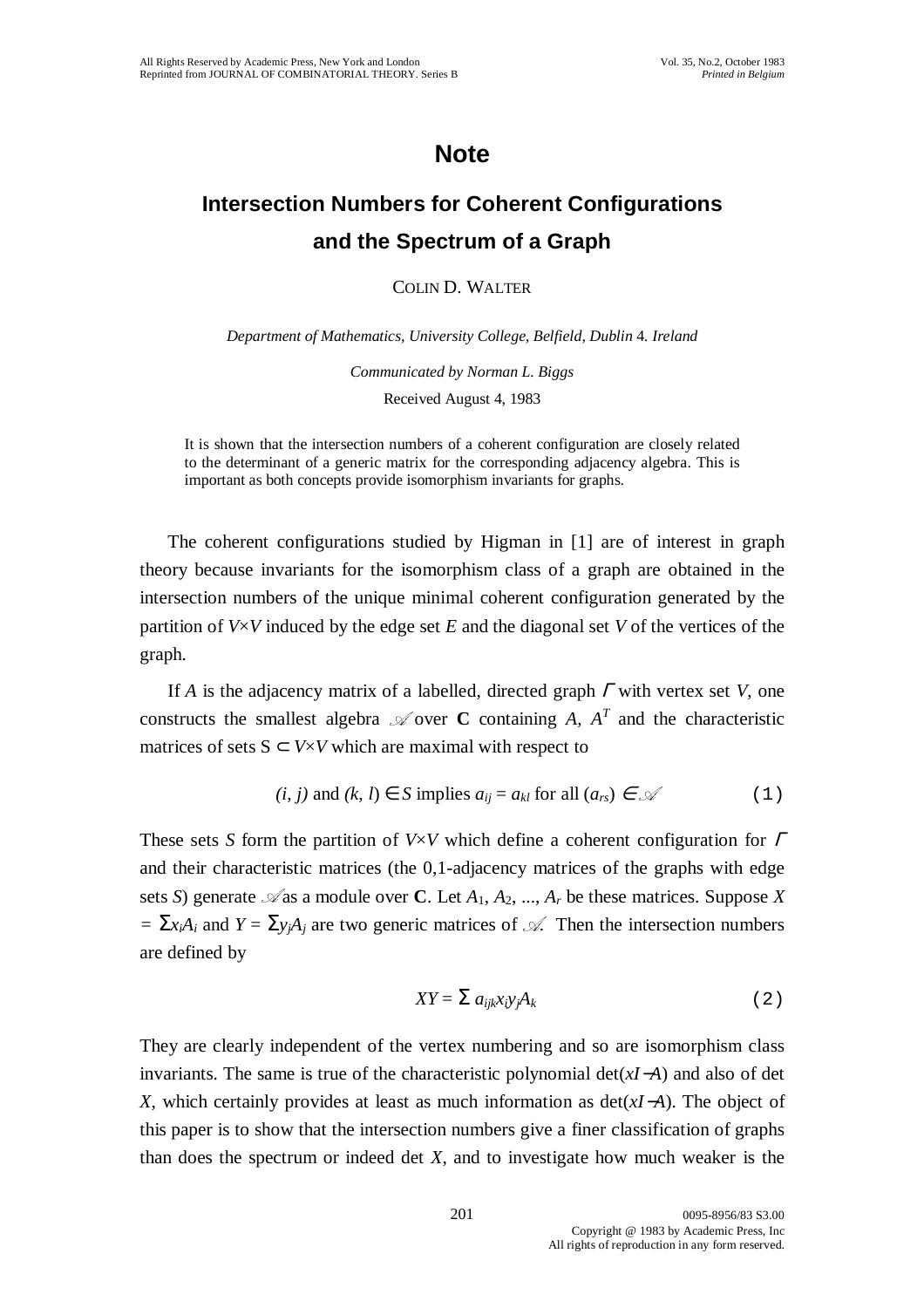classification using det *X*.

Suppose that  $A_i$  corresponds to  $S_i \subset V \times V$ . One may reasonably suppose that the numbers  $a_{ijk}$  are provided together with the partition of the sets  $S_i$  into diagonal and off-diagonal subsets. From (2) if  $S_d$  is a diagonal class with corresponding vertices  $V_d$ , then  $S \cap V_d \times V_d = S_i$  or  $\emptyset$  according as  $a_{idi} = 1 = a_{di}$  or not. Let  $J_d = \sum A_i$  where the sum is restricted to those *i* with  $S_i \subset V_d \times V_d$ . This is the matrix with 1's in the block  $V_d \times V_d$  and 0's elsewhere. Hence  $J_d^2 = |S_d|J_d$ . Equating coefficients of  $A_d$  using (2) yields the order of  $S_d$  as  $\Sigma a_{ijd}$ , where *i*, *j* satisfy  $S_i$ ,  $S_i \subset V_d \times V_d$ . Using (2) again one can inductively obtain the coefficients  $w_{dt}$  of each  $A_d$  for the powers  $X^t$  ( $t \leq |V|$ ). Now trace( $X_i$ ) =  $\Sigma_d w_{dt} |S_d|$  for the sum over the diagonal classes. Newton's formulae applied to the generic eigenvalues of *X* consequently yield det *X*.

THEOREM. *The intersection numbers determine the determinant of a generic matrix in the adjacency algebra.*

Conversely, assume that det *X* is given together with, as before, the partition into diagonal and off-diagonal sets. Let  $\mathcal{B}$  be the algebra over **C** generated by  $B_i = A_i^T$  for  $1 \leq i \leq r$ . This is the algebra of the graph  $\Gamma^T$  with adjacency matrix  $B = A^T$ . Its intersection numbers satisfy  $b_{ijk} = a_{jik}$  and its generic matrix is  $Y = \sum x_i B_i = X^T$ . Because det *Y* = det *X*, the determinant cannot distinguish  $a_{ijk}$  from  $a_{jik}$ . However, it will be shown that  $a_{ijk}+a_{jik}$  is determined by det *X*.

Let  $\{S_d | d \in D\}$  be the collection of diagonal sets with corresponding partition  $V =$  $∪_{d∈D}$  *V<sup>d</sup>*. We will treat det *X* as a polynomial in the variables *x<sub>d</sub>* (*d*∈*D*). The unique term *z* of highest degree has the form  $\prod_{d \in D} x_d^{rd}$  and yields  $|S_d| = r_d$  for  $d \in D$ . For  $X =$  $(x_{rs})$ , the coefficient of  $zx_i^{-1}x_j^{-1}$  for  $i, j \in D$  is  $-2^{-\delta}\sum_{r \in V_i}\sum_{s \in V} x_{rs}x_{sr} = -\frac{1}{2}\sum_k \delta_{ijk} |S_k| x_k x_k$ where  $S_k = S_k^T = \{(r,s) | (s,r) \in S_k\}$  defines *k*',  $\delta = 1$  or 0 according as  $i = j$  or not, and  $\delta_{ijk} = 1$  or 0 according as  $S_k \subset (V_i \times V_j) \cup (V_j \times V_i)$  or not. This pairs  $S_k$  with  $S_k^T$ , establishes when  $S_k = S_k^T$  and so yields  $|S_k|$  for all *k*.

The block of  $S_k$  is nearly determined: either  $V_i \times V_j$  or  $V_j \times V_i$  for *i*, *j* as above. Make an arbitrary choice of  $S_k \subset V_i \times V_j$  for one such triple  $(i,j,k)$  with  $i \neq j$ . This fixes the precise block of all other classes as follows: The action of *X* on  $\mathbb{C}^{\vert V \vert} = \mathbb{C}[\nu \in V]$  induces an action on the subspace  $C^r$  (*r*= |*D*|) with basis { $\sum_{v \in V_d} v \mid d \in D$ } which is described by the matrix  $\overline{X}$  with entries  $\overline{x}_{de} = |V_e|^{-1} \sum_{r \in V_d} \sum_{s \in V_e} x_{rs}$ . Because the variables in each block are distinct, det *X* is an irreducible factor of det *X* with degree *r*. Set  $x_s = 0$  if  $S_s$  $\cap$  *V*<sup>d</sup>×*V*<sup>*d*</sup> = ∅ for all *d*∈*D*, and  $x_s$  = 1 if  $S_s$  ⊂ *V*<sup>d</sup>×*V*<sup>*d*</sup> for some *d*∈*D* but *s*∉*D*. Then det *X* specialises to  $\prod_{d \in D}(x_d-1)^{|Vd|-1}$   $(x_d + |V_d| - 1)$  and det *X* can be recognised as that factor which specialises to  $\prod_{d \in D}(x_d + |V_d| - 1)$ . Now  $S_s \subset V_i \times V \cup V \times V_i$  if, and only if,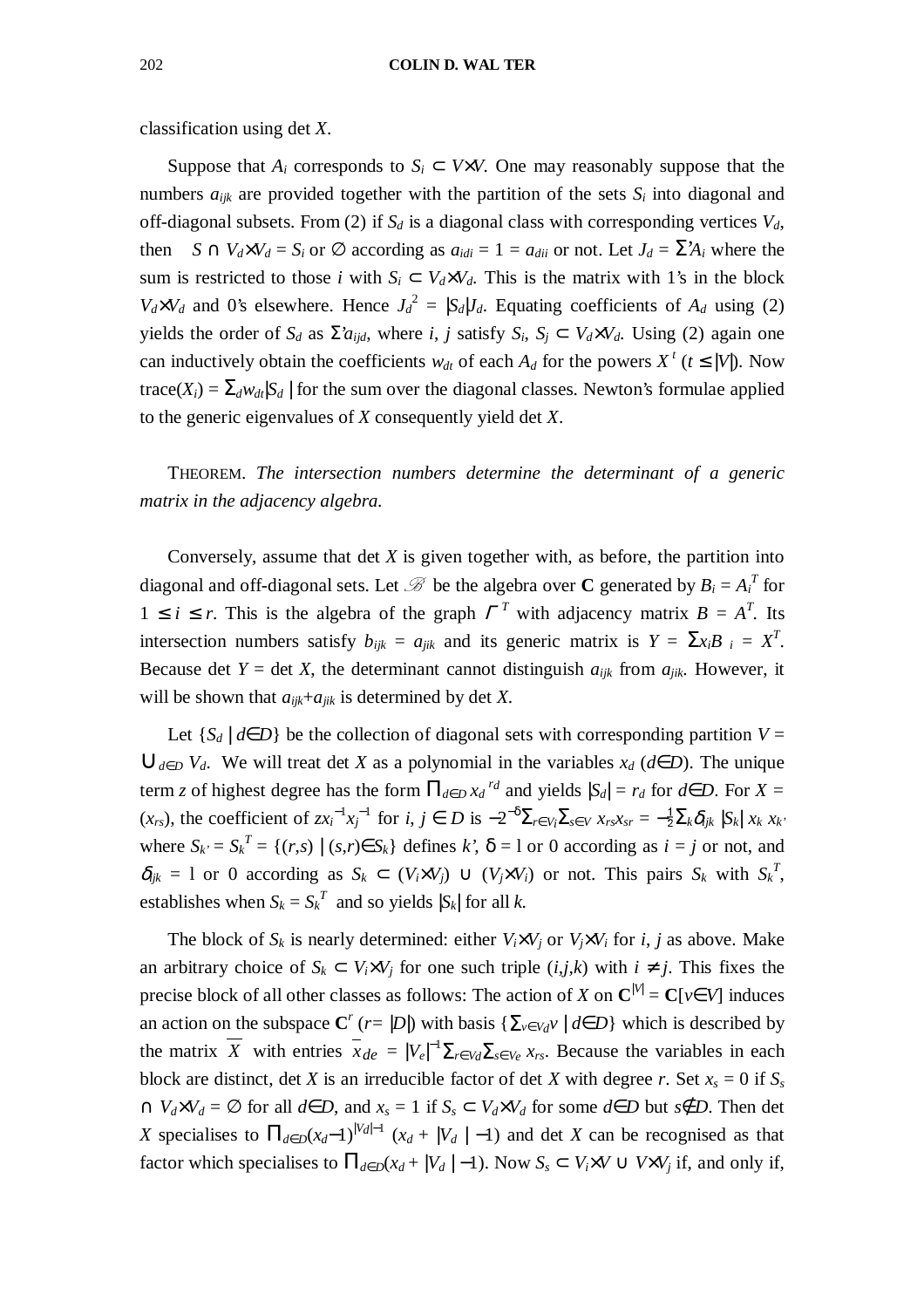$\overline{X}$  does not contain a term with the product *x<sub>s</sub>x<sub>k</sub>* for *i*, *j*, *k* as chosen above. A couple of applications of this produces the block of every class  $S_s$  subject to the choice mentioned.

For the intersection numbers  $a_{uvw}$  where *u* or  $v \in D$  and  $w \notin D$  it is clear that  $a_{iww} =$  $a_{wjw} = 1$  for  $S_w \subset V_i \times V_j$  and  $a_{uvw} = 0$  otherwise; and if  $k \in D$ , then  $a_{uuk} = |S_u||S_k|^{-1}$  for  $S_u$  $\subset V_k \times V$  with  $a_{w_k} = 0$  otherwise. Anyother intersection numbers contribute to the coefficient of  $z(x_i x_j x_k)^{-1}$  in det *X* for some *i*, *j*,  $k \in D$ . This coefficient is obtained by looking at  $3 \times 3$  submatrices of *X* which include the three diagonal elements  $x_i$ ,  $x_i$ ,  $x_k$ and equals

$$
(4-p)!^{-1} \sum_{S_u \subset V_i \times V_j} \sum_{S_v \subset V_j \times V_k} \sum_{S_w \subset V_k \times V_i} |S_w|(a_{uvw'}x_u x_v x_w + a_{u'vw}x_{u'}x_{v'} x_{w'}) \tag{3}
$$

where  $p$  is the number of distinct indices among  $i$ ,  $j$ ,  $k$ ; the sums are restricted to offdiagonal classes (i.e., *u*, *v*,  $w \notin D$ ); and  $S_t = S_t^T$  defines *u'*, *v'*, and *w'*. Symmetry in (3) for *u*, *v*, *w* ensures that

$$
|S_u|a_{vwu'}| = |S_v|a_{wuv'}| = |S_w|a_{uvw'} \quad \text{and} \quad a_{uvw} = a_{u'vw'} \tag{4}
$$

For p>1 the blocks  $V_i \times V_j$ ,  $V_j \times V_k$  and  $V_k \times V_i$  are distinct and so  $z(x_i x_j x_k)^{-1} x_u x_v x_w$  has coefficient  $|S_w|a_{uvw}$ <sup>2</sup>. This determines the intersection numbers except on diagonal blocks because those  $a_{uvw}$  not satisfying  $S_u \subset V_i \times V_j$ ,  $S_v \subset V_j \times V_k$  and  $S_w \subset V_k \times V_i$  for some *i*, *j*,  $k \in D$  with  $u, v, w \notin D$  are necessarily zero.

Taking  $p = 1$  in (3) and letting q be the number of distinct indices among u, v, w yields the coefficient

$$
(4-q)!^{-1} |S_w|(a_{uvw'} + a_{vuw})
$$
 (5)

for  $zx_i^{-3}x_u x_v x_w$  by virtue of (4). The intersection numbers for the diagonal blocks obtained via (5) are the only ones that cannot be individually ascertained once the choice of block for one off-diagonal  $S<sub>s</sub>$  is made. If the alternative choice holds so that all the classes  $S<sub>s</sub>$  have been associated with the transpose of their correct block, then  $a_{uvw}$  and  $a_{vuw}$  have to be interchanged throughout. However, in either case  $a_{uvw} + a_{vuw}$ is known.

THEOREM. *The determinant of a generic matrix in the adjacency algebra determines the sums*  $a_{ijk} + a_{jik}$  *of pairs of intersection numbers.* 

Let  $\mathcal{A}_d$  be the algebra given by the block  $V_d \times V_d$ . Then  $\mathcal{A}_d$  is commutative if, and only if,  $a_{uvw} = a_{vuw}$  for all relevant *u*, *v*, *w*. In particular, this is the case when the rank